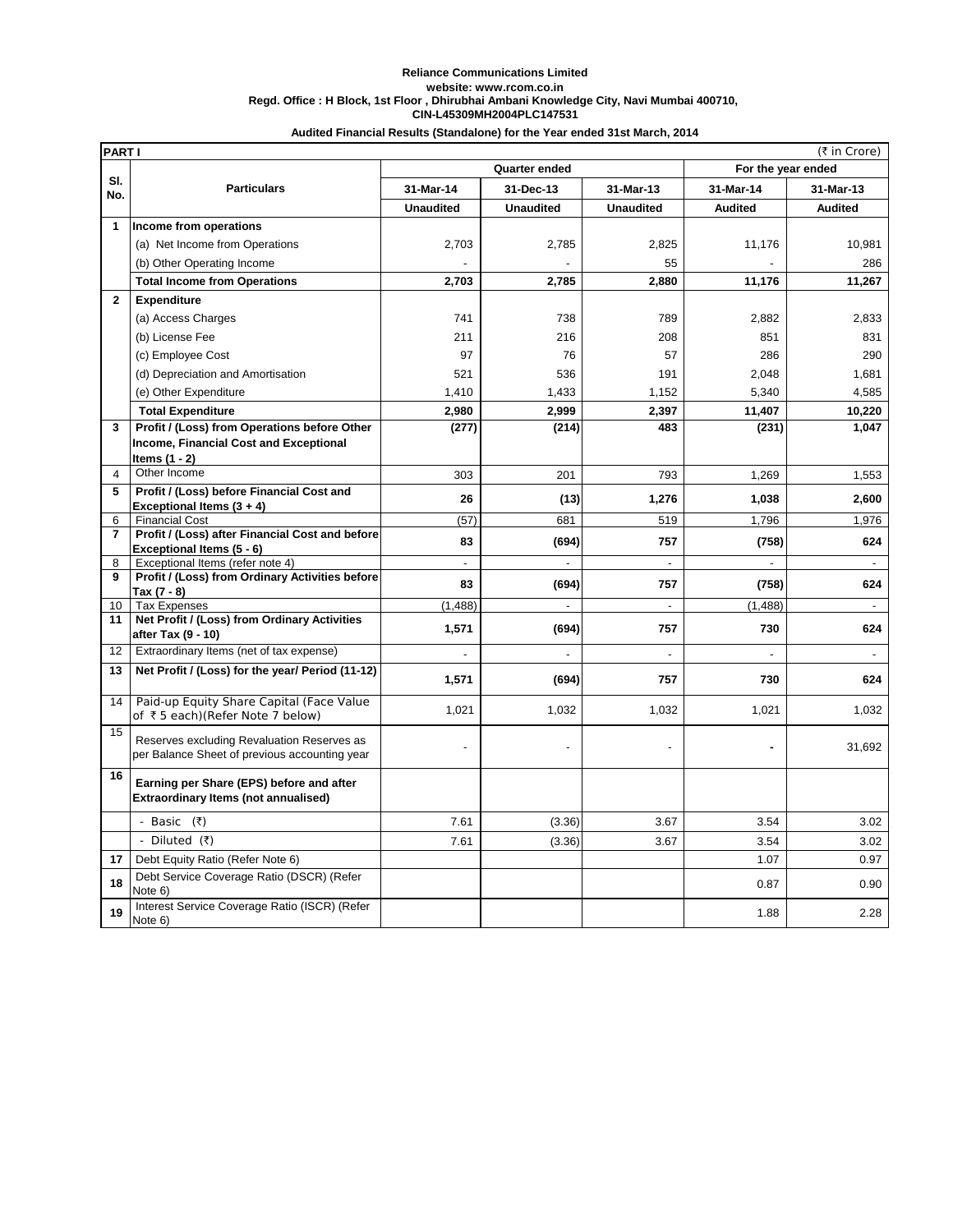|                           | <b>PART II</b>                                                                                  |                  |                  |                  |                    |                           |  |  |
|---------------------------|-------------------------------------------------------------------------------------------------|------------------|------------------|------------------|--------------------|---------------------------|--|--|
| <b>Select Information</b> |                                                                                                 |                  |                  |                  |                    |                           |  |  |
|                           | <b>Particulars</b>                                                                              | Quarter ended    |                  |                  | For the year ended |                           |  |  |
| SI.<br>No.                |                                                                                                 | 31-Mar-14        | 31-Dec-13        | 31-Mar-13        | 31-Mar-14          | 31-Mar-13                 |  |  |
|                           |                                                                                                 | <b>Unaudited</b> | <b>Unaudited</b> | <b>Unaudited</b> | <b>Audited</b>     | <b>Audited</b>            |  |  |
| A                         | <b>Particulars of Shareholding</b>                                                              |                  |                  |                  |                    |                           |  |  |
| 1                         | <b>Public Shareholding</b>                                                                      |                  |                  |                  |                    |                           |  |  |
|                           | Number of Shares                                                                                | 664,717,704      | 664,717,704      | 663,318,324      | 664,717,704        | 663,318,324               |  |  |
|                           | Percentage of Shareholding                                                                      | 32.20%           | 32.20%           | 32.14%           | 32.20%             | 32.14%                    |  |  |
| $\overline{2}$            | <b>Promoters and Promoter Group</b><br>Shareholding                                             |                  |                  |                  |                    |                           |  |  |
|                           | (a) Pledged / Encumbered                                                                        |                  |                  |                  |                    |                           |  |  |
|                           | - Number of Shares                                                                              | Nil              | Nil              | Nil              | Nil                | Nil                       |  |  |
|                           | - Percentage of Shares (as a % of the total<br>shareholding of promoters and Promoter<br>Group) | N.A.             | N.A.             | N.A.             | N.A.               | N.A.                      |  |  |
|                           | - Percentage of Shares (as a % of the total<br>share capital of the company)                    | N.A.             | N.A.             | N.A.             | N.A.               | N.A.                      |  |  |
|                           | (b) Non-encumbered                                                                              |                  |                  |                  |                    |                           |  |  |
|                           | - Number of Shares                                                                              | 1,399,309,177    | 1,399,309,177    | 1,400,708,557    | 1,399,309,177      | 1,400,708,557             |  |  |
|                           | - Percentage of Shares (as a % of the total<br>shareholding of promoters and Promoter<br>Group) | 100.00%          | 100.00%          | 100.00%          | 100.00%            | 100.00%                   |  |  |
|                           | - Percentage of Shares (as a % of the total<br>share capital of the company)                    | 67.80%           | 67.80%           | 67.86%           | 67.80%             | 67.86%                    |  |  |
| B                         | <b>Investor Complaints</b>                                                                      |                  |                  |                  |                    |                           |  |  |
|                           | <b>Particulars</b>                                                                              |                  |                  |                  |                    | Quarter ended 31-Mar-2014 |  |  |
|                           | Pending at the beginning of the quarter<br>Received during the quarter                          |                  |                  |                  |                    |                           |  |  |
|                           |                                                                                                 |                  |                  |                  |                    |                           |  |  |
|                           | Disposed of during the quarter                                                                  |                  | 6                |                  |                    |                           |  |  |
|                           | Remaining unresolved at the end of the quarter                                                  |                  |                  |                  |                    | Nil                       |  |  |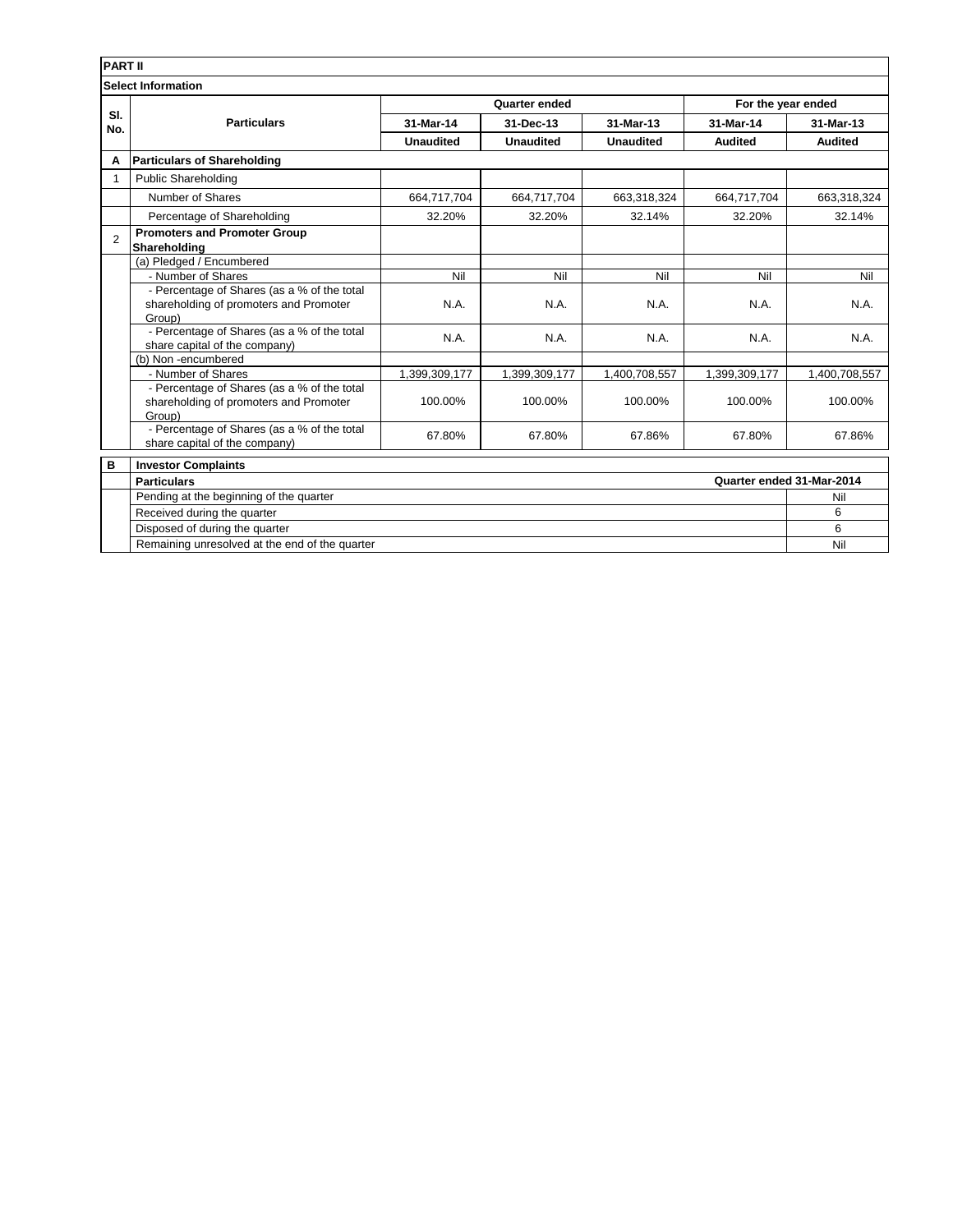| (₹ in Crore)<br><b>Standalone Statement of Assets and Liabilities</b> |                                                               |                |                          |  |  |  |
|-----------------------------------------------------------------------|---------------------------------------------------------------|----------------|--------------------------|--|--|--|
|                                                                       | As at                                                         |                |                          |  |  |  |
|                                                                       | <b>Particulars</b>                                            | 31-Mar-14      | 31-Mar-13                |  |  |  |
|                                                                       |                                                               | <b>Audited</b> | <b>Audited</b>           |  |  |  |
| А                                                                     | <b>Equity and Liabilities</b>                                 |                |                          |  |  |  |
| 1                                                                     | Shareholder's Fund                                            |                |                          |  |  |  |
|                                                                       | (a) Share Capital                                             | 1.021          | 1,032                    |  |  |  |
|                                                                       | (b) Reserves and Surplus (Net of Rs. 380 crore relating to *) | 30,359         | 32,110                   |  |  |  |
|                                                                       | Sub-total - Shareholders' Fund                                | 31.380         | 33,142                   |  |  |  |
| $\mathbf{2}$                                                          | <b>Non Current Liabilities</b>                                |                |                          |  |  |  |
|                                                                       | (a) Long Term Borrowings                                      | 22,795         | 22,891                   |  |  |  |
|                                                                       | (b) Deferred Tax Liabilities (Net)                            |                |                          |  |  |  |
|                                                                       | (c) Other Long Term Liabilities                               | 194            | 143                      |  |  |  |
|                                                                       | (d) Long Term Provisions                                      | 3,288          | 4,370                    |  |  |  |
|                                                                       | <b>Sub-total - Non Current Liabilities</b>                    | 26,277         | 27,404                   |  |  |  |
| 3                                                                     | <b>Current Liabilities</b>                                    |                |                          |  |  |  |
|                                                                       | (a) Short Term Borrowings                                     | 7,332          | 7,436                    |  |  |  |
|                                                                       | (b) Trade Payables                                            | 2,076          | 1,478                    |  |  |  |
|                                                                       | (c) Other Current Liabilities                                 | 5,653          | 3,612                    |  |  |  |
|                                                                       | (d) Short Term Provisions                                     | 4,159          | 2,864                    |  |  |  |
|                                                                       | Sub-total - Current Liabilities                               | 19,220         | 15,390                   |  |  |  |
|                                                                       | <b>Total Equity and Liabilities</b>                           | 76,877         | 75,936                   |  |  |  |
| в                                                                     | <b>Assets</b>                                                 |                |                          |  |  |  |
| 1                                                                     | Non Current Assets                                            |                |                          |  |  |  |
|                                                                       | (a) Fixed Assets                                              | 35,154         | 36,793                   |  |  |  |
|                                                                       | (b) Non Current Investments                                   | 21,042         | 21,013                   |  |  |  |
|                                                                       | (c) Deferred tax assets (net)                                 | 1.488          |                          |  |  |  |
|                                                                       | (d) Long Term Loans and Advances                              | 4,494          | 4.508                    |  |  |  |
|                                                                       | <b>Sub-total - Non Current Assets</b>                         | 62,178         | 62,314                   |  |  |  |
| $\mathbf{2}$                                                          | <b>Current Assets</b>                                         |                |                          |  |  |  |
|                                                                       | (a) Current Investment                                        | $\overline{a}$ | $\overline{\phantom{a}}$ |  |  |  |
|                                                                       | (b) Inventories                                               | 269            | 304                      |  |  |  |
|                                                                       | (c) Trade Receivables                                         | 1.994          | 2.066                    |  |  |  |
|                                                                       | (d) Cash and Cash Equivalents                                 | 127            | 228                      |  |  |  |
|                                                                       | (e) Short Term Loans and Advances                             | 9.375          | 8,736                    |  |  |  |
|                                                                       | (f) Other Current Assets                                      | 2,934          | 2,288                    |  |  |  |
|                                                                       | <b>Sub-total - Current Assets</b>                             | 14,699         | 13,622                   |  |  |  |
|                                                                       | <b>Total Assets</b>                                           | 76,877         | 75,936                   |  |  |  |

\* 21,279,000 nos. of equity shares held by ESOS Trust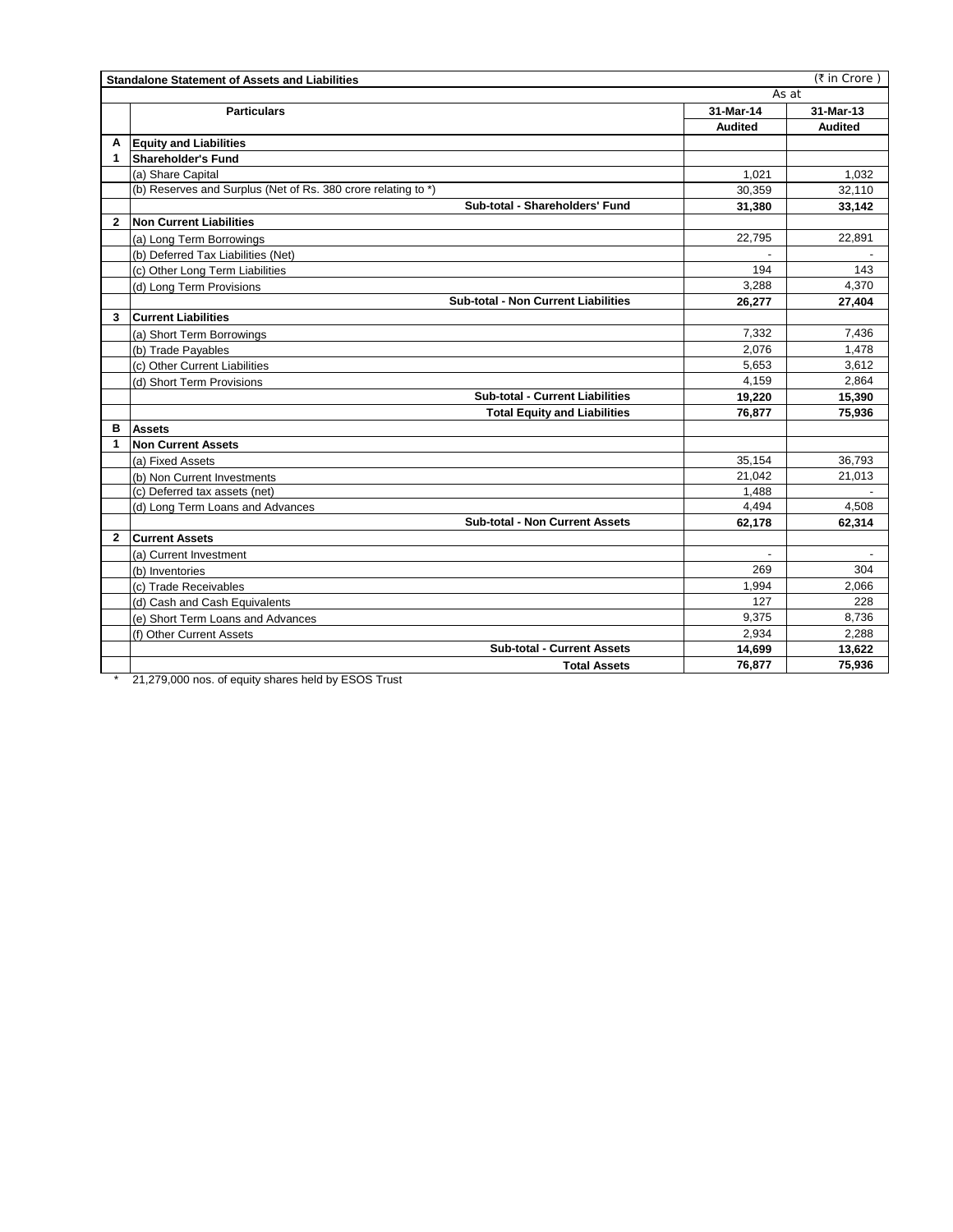## **Notes**

- 1. Figures of the previous period have been regrouped and reclassified, wherever required.
- 2. Pursuant to the Schemes of Arrangement ("the Schemes") sanctioned by the Hon'ble High Court of Judicature at Mumbai,  $\bar{\tau}$  333 crore of depreciation consequent to addition of exchange differences on long term borrowing relating to capital assets to the cost of capitalised assets,  $\bar{\tau}$  54 crore of net losses on settlement of items recovered and/ or discharged in foreign currency and  $\bar{\tau}$  254 crore being amortisation of Foreign Currency Monetary Item Translation Difference Account (FCMITDA), excluding the portion added to the cost of fixed assets or carried forward as FCMITDA, have been met by withdrawal from corresponding General Reserves, leaving no impact on profit for the year ended March 31, 2014.
- 3. Financial Cost is net of recovery of interest cost of  $\bar{\tau}$  759 crore, from certain subsidiaries, for the funds used by the subsidiaries for their business. The amount includes  $\bar{\tau}$  539 crore towards earlier quarters and accounted in the current quarter.
- 4. In view of the confirmed profitable orders pursuant to agreement with the customer for sharing of infrastructure, which shall result into additional revenue and savings of cost, the Company has recognised Deferred Tax Assets of  $\bar{\tau}$  1,488 crore as at 31<sup>st</sup> March, 2014. This will get further supported by decision of structuring of its business through various measures including schemes of merger and/ or demerger etc. so as to bring revenue and profit earned by the respective subsidiaries into the Company, subject to approvals, under applicable rules and regulations.
- 5. The Company has identified geographic segment as primary segments. As a result, the Company has single geographical segment as "India Operations". Hence, no separate disclosure of segment information in line with Accounting Standard (AS) 17 "Segment Reporting" is required.
- 6. Formula used for the computation of ratios:
	- i ) Debt Equity Ratio = Debt/ Equity;
	- ii) Debt Service Coverage Ratio (DSCR) = Earnings before depreciation, interest, tax/ (Interest + Principal repayment);
	- iii ) Interest Service Coverage Ratio (ISCR) = Earnings before depreciation, interest, tax/ (Interest expense)
- 7. The paid up share capital of the Company is net of 21,279,000 no. of equity shares, of Rs. 5 each, Rs.11 crore being the face value of such equity shares. The Company has consolidated financial statements of RCOM ESOS Trust as at 31<sup>st</sup> March, 2014 with Standalone Financial Results of the Company in terms of SEBI (ESOS and ESPS) Guidelines, 1999 and recent opinion of the Expert Advisory Committee (EAC) of the Institute of Chartered Accountants of India (the ICAI).